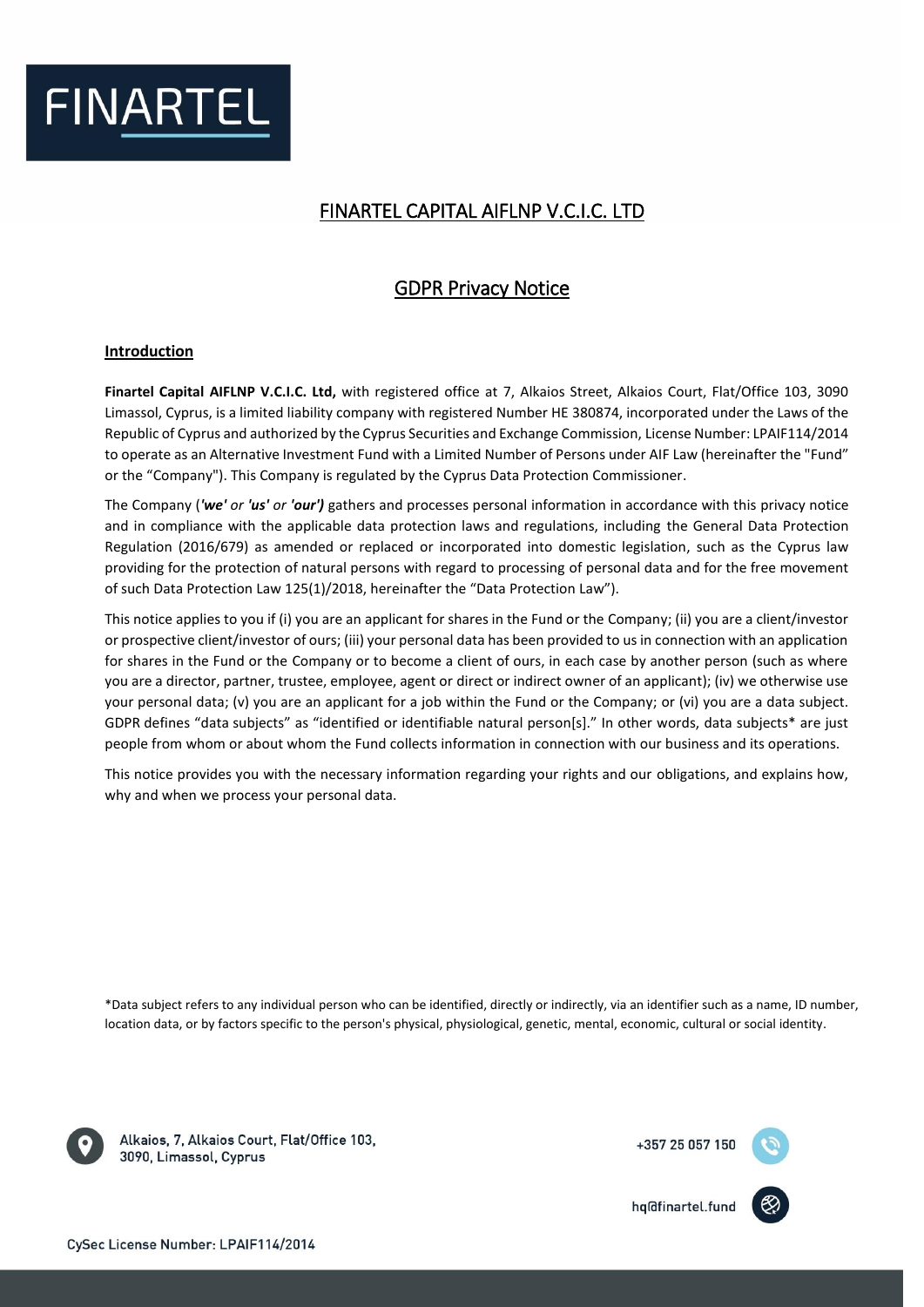

## **Information We Collect / Information You Provide to Us**

We process your personal information for the purpose of meeting our legal, statutory and contractual obligations and of providing you with our products and services. We will never collect any unnecessary personal data from you and do not process your information in any way other than as specified in this notice.

#### **The personal data that we collect from you is:**

- Personal Data such as name, surname, date of birth, photograph, passport details, CV, contact details, banking details, signature, investment history etc.
- Residential Address Confirmation such as a utility bill, a bank statement or a tax bill.
- Forms that contain Employment Details as well as the net worth and annual income of the client and any information and supporting evidence within the local regulatory requirements for the purposes of construing the Economic Profile and Suitability Assessment of potential investors.
- Tax identification Number and Country of taxation for CRS/FATCA purposes.

#### **We might also process the following personal data about you:**

- Information that we collect or generate, which might include information relating to your (or an applicant's) investment in the Fund or the Company, emails (and related data), call recordings and website usage data and messages submitted via our website.
- Information that we obtain from other sources, which might include information obtained for the purposes of our Know Your Client procedures (which include anti-money laundering procedures, counter-terrorist financing procedures, counter-proliferation financing procedures, politically-exposed-person checks, sanctions checks, among other things), information from public websites and other public sources, and information received from your advisers or from intermediaries.

According to the General Data Protection Regulation (2016/679), personal data is defined as any information relating to an identified or identifiable natural person; an identifiable person is one who can be identified, directly or indirectly, in particular by reference to an identifier such as a name, identification number, location data, online identifier or to one or more factors specific to the physical, physiological, genetic, mental, economic, cultural, or social identity of that natural person. The Data Protection Law defines personal data in much the same way.

Any personal data that will be collected by us through provision of the Services shall be processed according to the General Data Protection Regulation (EU) 2016/679 (hereinafter the **"GDPR")** (as well as the relevant regulatory framework incorporating GDPR domestically) and, where applicable, the Data Protection Law.

#### **We collect information in the following ways:**

- Through the documents and forms provided by the potential investors in the Fund or the Company;
- Face to face meetings with potential investors, if applicable;
- Electronic and hard copies, in simple written form or certified/notarized/apostilled;
- From third parties with whom we have a contractual relationship.



Alkaios, 7, Alkaios Court, Flat/Office 103, 3090, Limassol, Cyprus



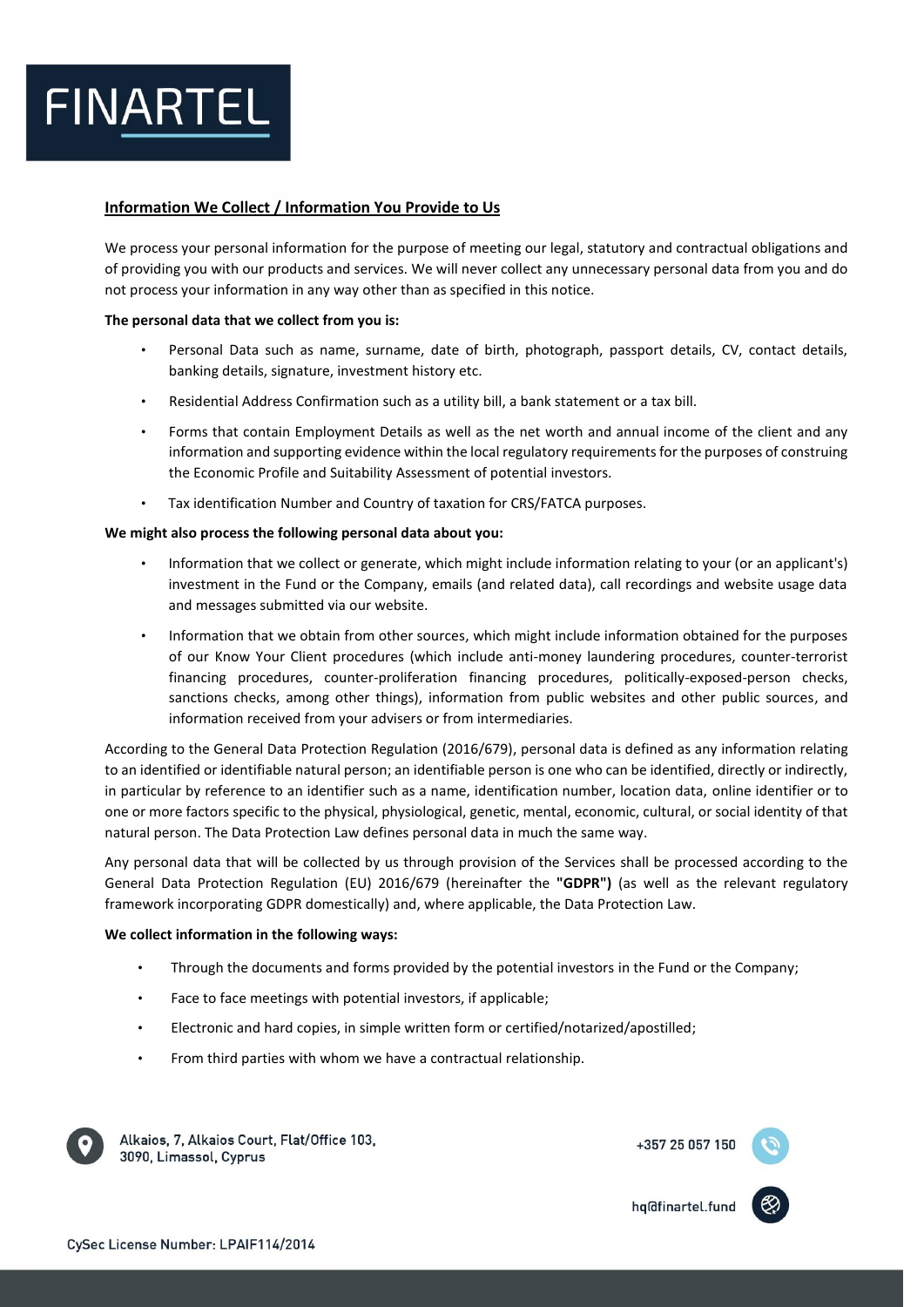

We only ask for personal information that we are obliged to collect from you under our legal obligations and are relevant to your specific requests for the provision of our services.

More details are included in our full Personal Data Protection Policy.

You are committed to supplying true, complete and accurate information and to keeping it up to date. If you are in any doubt about any personal data, please feel free to email us a[t compliance@finartel.fund](mailto:compliance@finartel.fund) with details of the problem. We shall take every reasonable step to ensure that inaccurate data, with regard to the purposes for which they are processed, are deleted or rectified without delay.

FINARTEL CAPITAL AIFLNP V.C.I.C. LTD may store information and data regarding your bank account, credit/debit card details or other payment account information under the requirements of the Law.

# **How We Use Your Personal Data**

We take your privacy very seriously and will never disclose, share or sell your data without your consent, unlessrequired to do so by law. We only retain your data for as long as necessary and for the purpose(s) specified in this notice. If you have given your consent to us providing you with promotional offers and marketing, you are free to withdraw this consent at any time.

**The purposes and reasons for processing your personal data:**

- We collect, store and process your personal data for the purposes of assessing and processing applications for investment in the Fund and/or the Company and other share dealings, including performing Know Your Client procedures, issuing and redeeming shares, receiving payments from and making payments to the applicant, calculating net asset value, and overseeing these processes.
- We collect, store and process your personal data for the performance of a contract with us or to provide a service to you as our client.
- We collect, store and process your personal data as part of our legal obligations in the sphere of business accounting, tax purposes, audit purposes and any legal or regulatory obligation or industry standards stemming from our licenses or registrations as regulated entities.
- We may occasionally send you marketing information which we have assessed to be beneficial to you as a customer and in our interests. Such information will be non-intrusive and is processed on the grounds of legitimate interests for the purpose of proper monitoring and updating of client information in accordance with local legislation and provision of better-quality services.



Alkaios, 7, Alkaios Court, Flat/Office 103, 3090, Limassol, Cyprus



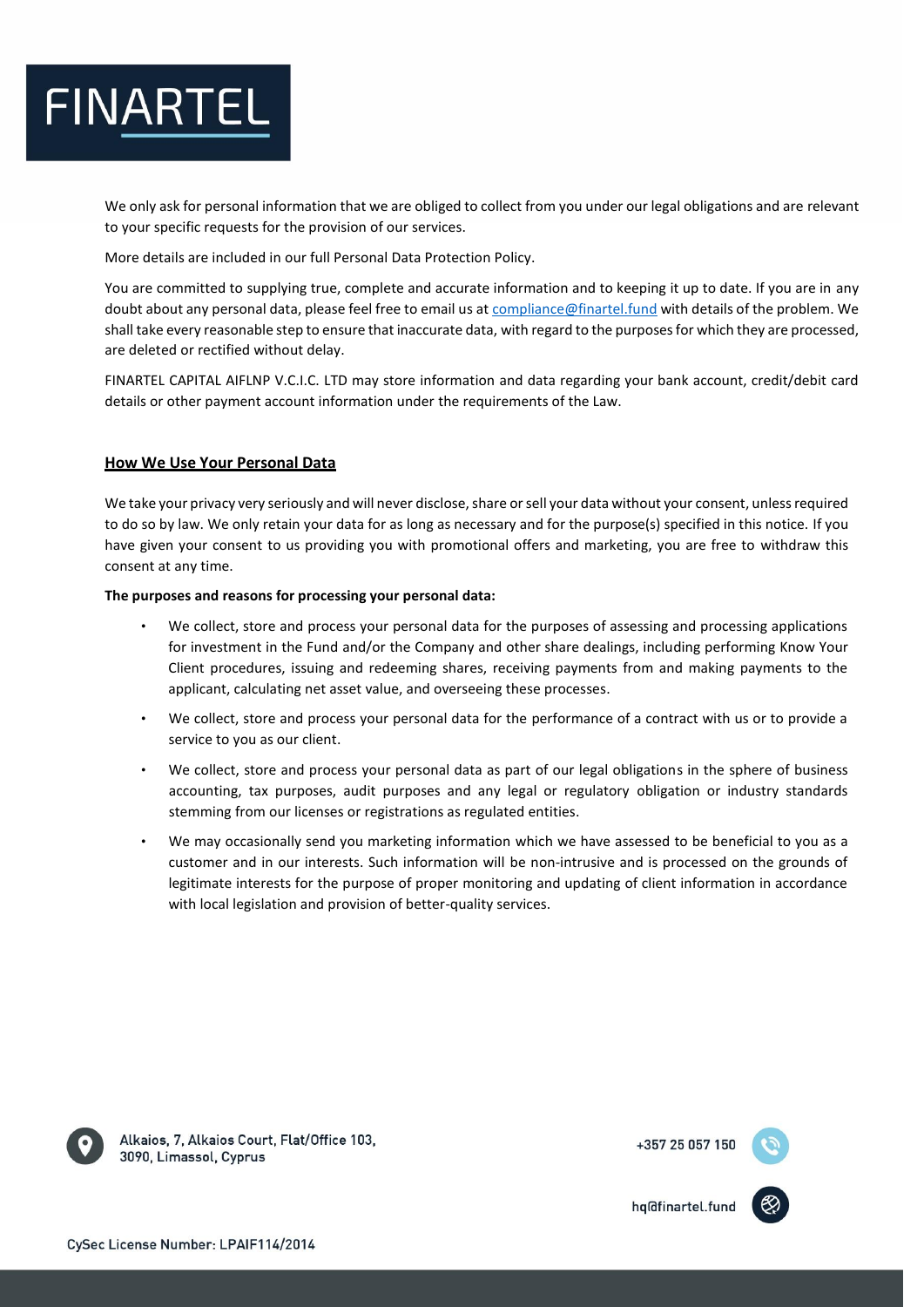

# **Your Rights**

You have the right to access any personal information that we process about you and to request information about:

- What personal data we hold about you;
- The purposes of the processing;
- The categories of personal data concerned;
- The recipients to whom the personal data has/will be disclosed;
- How long we intend to store your personal data for;
- If we did not collect the data directly from you, information about the source.

If you believe that we hold any incomplete or inaccurate data about you, you have the right to ask us to correct and/or complete the information and we will strive to do so as quickly as possible, unless there is a valid reason for not doing so, in which case you will be notified.

You also have the right to request the deletion of your personal data or to restrict processing (where *applicable)* in accordance with data protection laws; as well as to object to any direct marketing from us. Where applicable, you have the right to data portability of your information and the right to be informed about any automated decision-making we may use.

If we receive a request from you to exercise any of the above rights, we may ask you to verify your identity before acting on the request; this is to ensure that your data is protected and kept secure.

### **Sharing and Disclosing Your Personal Information**

We do not share or disclose any of your personal information without your consent, other than for the purposes specified in this notice or where there is a legal requirement. Where necessary, we may disclose your personal information to third parties for the performance of our business operations or if so required by law. When we share personal information, we do so in accordance with data privacy requirements.

Sharing your personal information with third parties may entail the transfer of your personal information outside the European Union.

We use third parties to provide the services and business functions specified below; however, all processors acting on our behalf only process your data in accordance with our instructions and comply fully with this privacy notice, data protection laws and any other relevant confidentiality and security measures. Both parties (data subjects and/or datacontroller and/or data-processor) do not disclose information unless it is absolutely necessary in accordance with the law or business operations.



Alkaios, 7, Alkaios Court, Flat/Office 103, 3090, Limassol, Cyprus



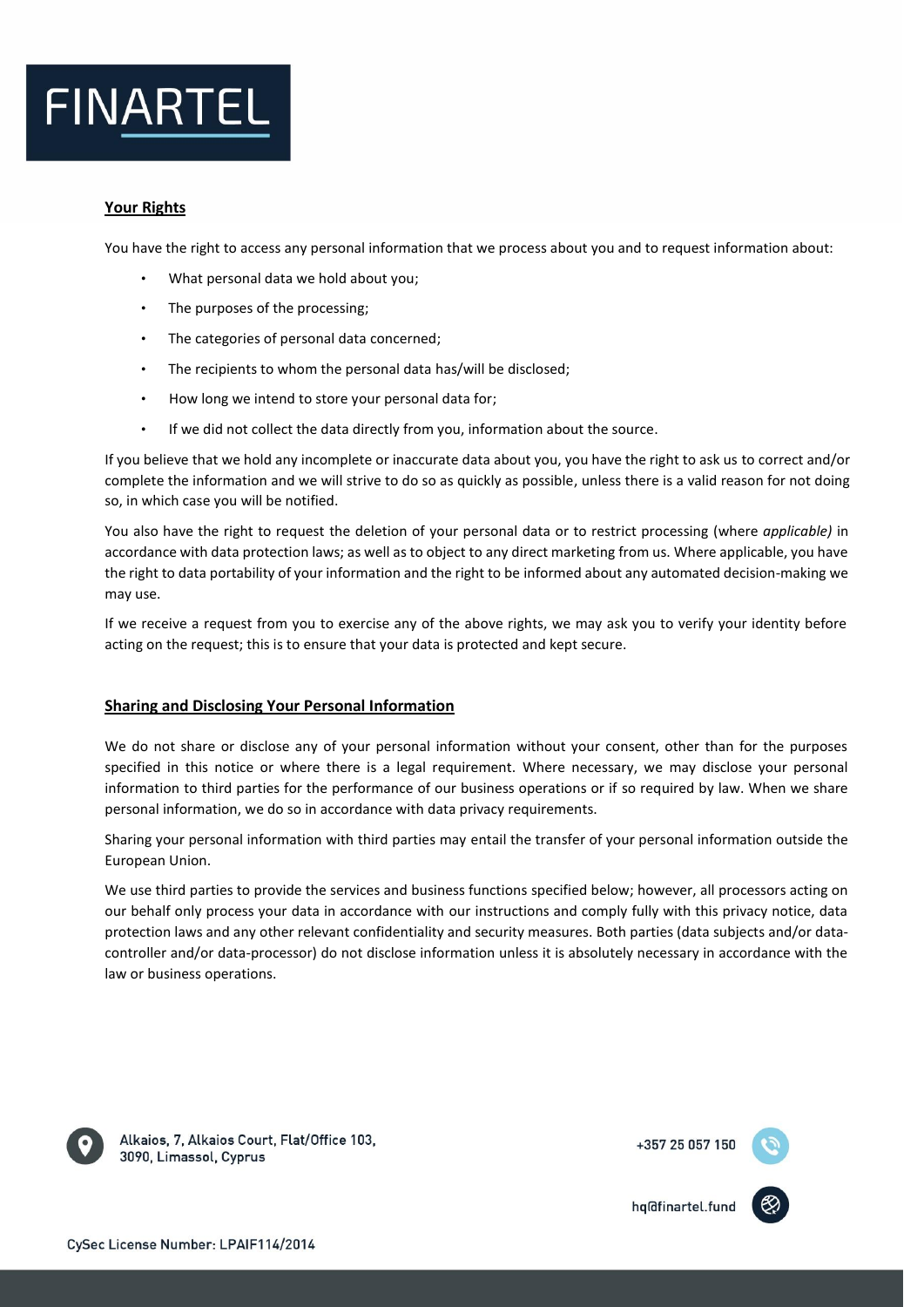

Personal information may be shared with:

- Affiliated companies (such as brokers, auditors, legal advisors, consultants, tax advisors etc.) for the purpose of providing services, fulfilling regulatory and legal requirements, and increasing the quality of the services provided.
- Regulated banking institutions with which we cooperate in order to provide services to our investors.
- Regulatory authorities and bodies, including but not limited to the Cyprus Securities and Exchange Commission (CySEC), tax authorities etc. for the purposes of complying with the applicable laws and regulations.
- Our Fund Administrator, PricewaterhouseCoopers Fund Services, for the purposes of complying with the applicable laws and regulations.
- For investors of the FINARTEL CAPITAL AIFLNP V.C.I.C. LTD, we may send information to our appointed Depositary, TCR-Total Capital Resources International Ltd, Cyprus for the purposes of complying with the applicable laws and regulations.

# **Safeguarding Measures**

We take your privacy seriously and take every reasonable measure and precaution to protect and secure your personal data. We work hard to protect you and your information from unauthorized access, alteration, disclosure or destruction and have several layers of security measures in place, including:

- Restricted access to hard files and electronic files;
- Firewalls;
- Anti-virus/malware.

### **Transfers Outside the EU**

We utilize some products or services (or *parts of them)* that may be hosted/stored in the EU and/or non-EU countries, the transfer of personal data to non-EU countries might be necessary for the performance of a contractual agreement between you and us or for the implementation of pre-contractual measures taken at your request. It means that we may transfer any information which is submitted by you outside the European Economic Area ("EEA"), including to a jurisdiction which is not recognized by the European Commission as providing for an adequate level of personal data protection, for the following purposes:

- Electronic storage of your personal information;
- Brokerage services;
- Operational services;
- Legal services;
- Marketing services.



Alkaios, 7, Alkaios Court, Flat/Office 103, 3090, Limassol, Cyprus

+357 25 057 150

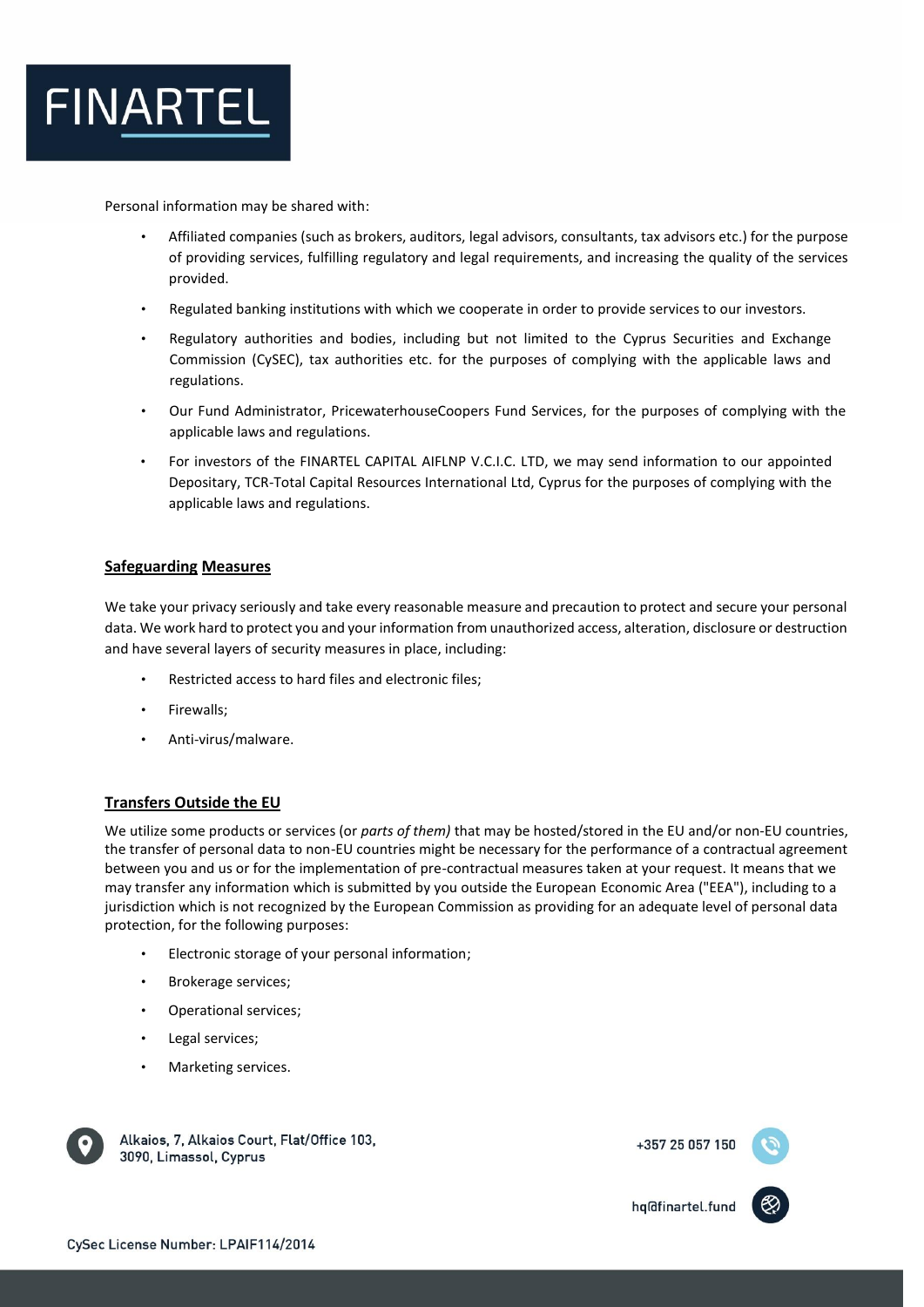

Therefore, when you provide us with your personal information and/or you use our website and/or send us an email and/or sign up to our newsletter etc., the personal information you submit may be stored on servers which are hosted in the EU and/or non-EU countries. Where this is the case, we will take steps to ensure that those providers use the necessary level of protection for your information and abide by the strict agreements and measures set out by us to protect your data and comply with the relevant data protection laws.

# **Consequences of Not Providing Your Data**

You are not obligated to provide your personal information to us, however, as this information is required for us to provide you with our services, we will not be able to offer some/all our services without it.

# **Legitimate Interests**

As noted in the *'How We Use Your Personal Data'* section of this notice, we may process your personal information under the legal basis of legitimate interests. Where this is the case, we have carried out a thorough Legitimate Interests Assessment (LIA) to ensure that we have weighed your interests and any risk posed to you against our own interests, ensuring that they are proportionate and appropriate.

Processing of Personal data is performed in accordance with all applicable laws and regulations of the Republic of Cyprus, the European Union. We are obliged to process personal data fairly and lawfully, for specified, explicit and legitimate purposes, and to the extent that is relevant, appropriate and not excessive with regard to the processing purposes.

We use legitimate interests as a legal basis for processing your personal data for the purposes of sending you marketing information that we have assessed as beneficial to you as a customer and in our interests, and have identified that our interests are the proper monitoring and updating of client information in accordance with local legislation and provision of better-quality services.

### **How Long We Keep Your Data**

We only ever retain personal information for as long as necessary under the applicable laws and regulations (e.g. for 5 years from the end of the relationship with the investor for personal data collected in compliance with our obligations in accordance with the AML Law) and we have strict review and retention policies in place to meet these obligations. Your information is retained in electronic or paper format, or both. When it is no longer required, it will be deleted or destroyed, subject to applicable laws and regulations.

Where you have given consent to us using your details for direct marketing, we will keep such data until you notify us otherwise and/or withdraw your consent.



Alkaios, 7, Alkaios Court, Flat/Office 103, 3090, Limassol, Cyprus



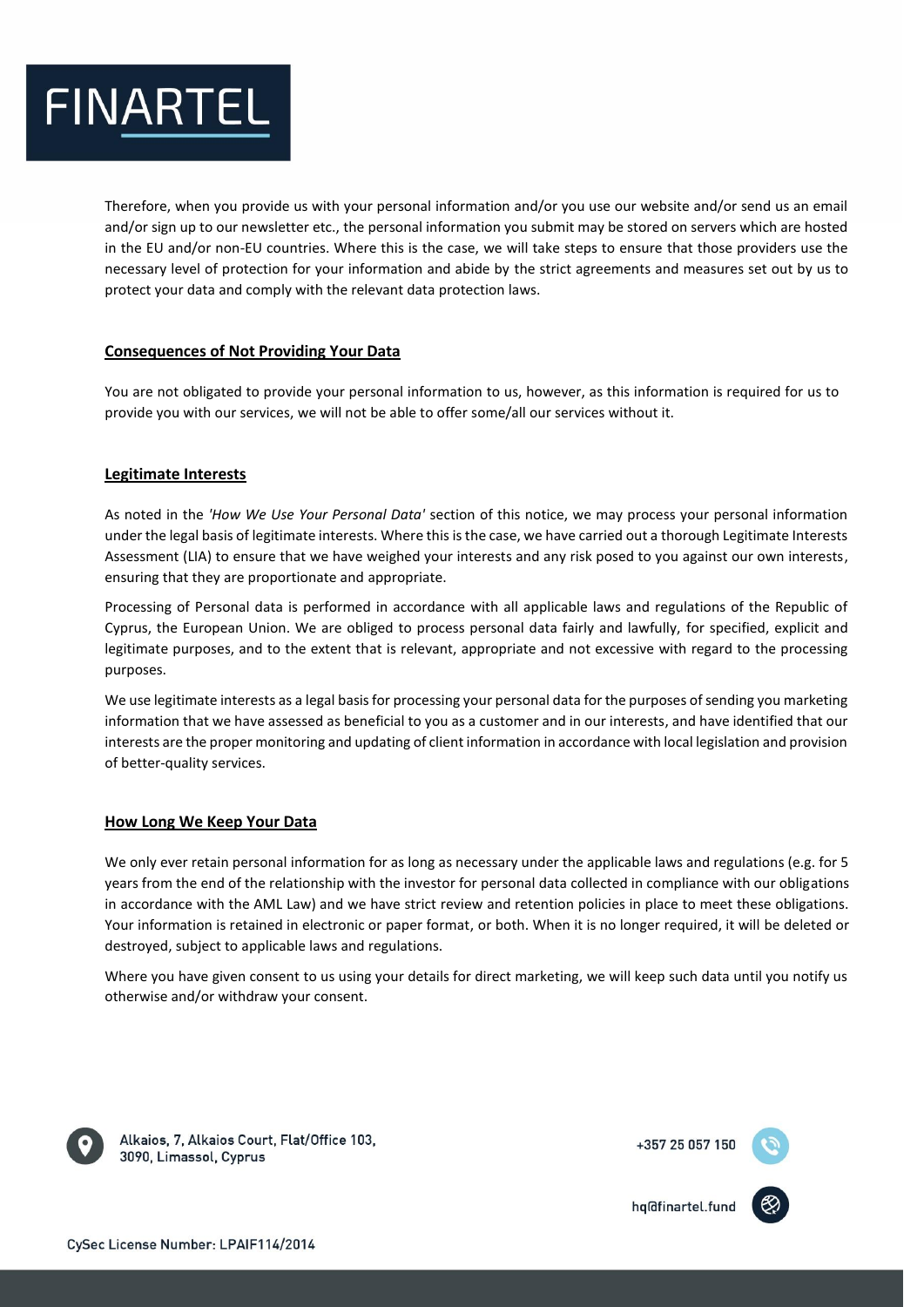

## **Marketing Consent**

We may occasionally send you information about our products and services by email and/or post that have been identified as being beneficial to our customers and in our interests. Such information will be relevant to you as a customer and is non-intrusive. You will always have the option to opt-out/unsubscribe at any time.

If you would prefer *not to* receive above-mentioned marketing and offers, please tick below:

- I wish to opt-out of marketing YES NO

If you *consent* to us contacting you with the above-mentioned marketing and offers, please enter your email address:

Email: ………………………………………………

If you consent to us using your contact details for this purpose, you have the right to modify or withdraw your consent at any time by using the opt-out/unsubscribe options or by contacting us directly.

### **Changes to this Privacy Notice**

This Privacy Policy v.3.0 is effective as of April 2020 and will remain in effect except with respect to any changes in its provisions in the future.

#### **Lodging a Complaint**

We only process your personal information in compliance with this privacy notice and in accordance with the relevant data protection laws. If, however, you wish to raise a complaint regarding the processing of your personal data or are unsatisfied with how we have handled your information, you have the right to lodge a complaint with the supervisory authority (Cyprus Data Protection Commissioner or Ombudsman, depending on whether you are a client, employee of a Cyprus entity or an investor in the Fund).

You can find details about how to do this on the following websites:

**[http://www.dataprotection.gov.cy](http://www.dataprotection.gov.cy/)**

### **Contact Information about us**

FINARTEL CAPITAL AIFLNP V.C.I.C. LTD

Registered address for correspondence: 7, Alkaios Street, Alkaios Court, office 103, Limassol, 3090 Cyprus

Office address: 15 Zotimou "Axis" Block B, apt. 101, Agios Tychonas, Limassol, 4532 Cyprus

Email[: compliance@finartel.fund](mailto:compliance@finartel.fund)

Tel.: +357 25 057 150



Alkaios, 7, Alkaios Court, Flat/Office 103, 3090, Limassol, Cyprus

+357 25 057 150